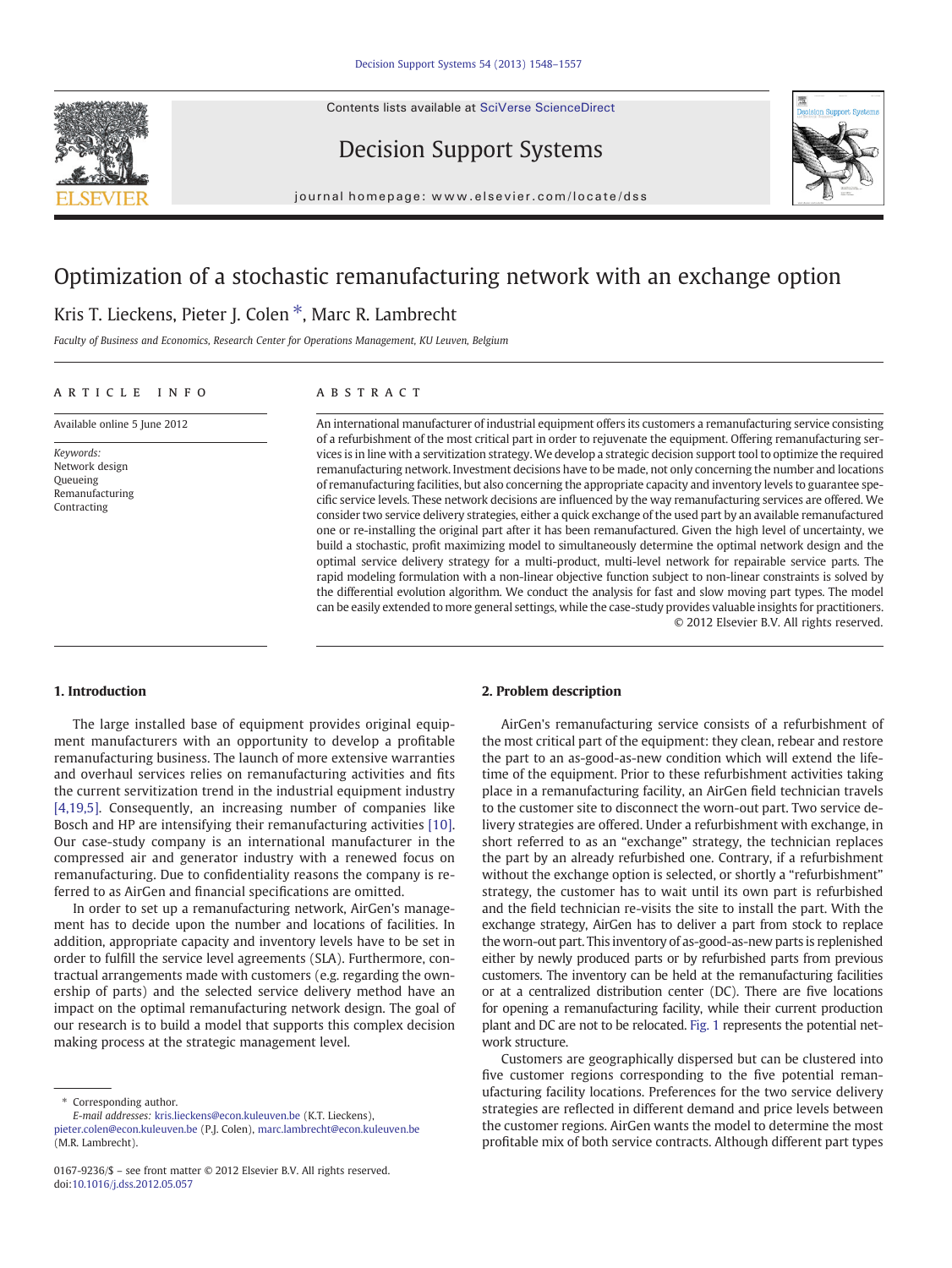<span id="page-1-0"></span>

Fig. 1. Case study network.

can be refurbished, we group them in two categories to keep the problem traceable: a slow and a fast mover part category. Nevertheless, the model itself is capable of dealing with more than two categories.

Designing a remanufacturing network involves three related strategic sub-problems: a facility location, a capacity and an inventory subproblem. The first decision to be made is where to open remanufacturing facilities. The second decision deals with the number of operators that should be employed at each facility. The third investment decision sets the appropriate inventory level(s) subject to a given SLA, which differs between the refurbishment and exchange service delivery strategies. In contrast to the refurbishment strategy, the exchange strategy requires an investment in inventory of as-good-as-new parts. Not only the level, but also the location of this inventory may be different for fast and slow moving parts. In general, fast moving parts benefit from more decentralized stock locations, while the opposite holds for slow moving parts. Pooling the risk of these highly uncertain items into one central hub can compensate for additional transportation costs. Given the specific characteristics of remanufacturing, we deal with a continuous review one-for-one replenishment inventory sub-problem.

Our focus is on interrelated strategic decisions concerning the network structure: the main questions to answer are the type of service delivery strategy and the number/locations of the remanufacturing facilities. However, these decisions are heavily influenced by the optimal capacity levels at the facilities and the required inventory levels: e.g. cost savings in transportation costs (facility location) may be canceled out by higher operator costs or higher inventory costs. Therefore, it is required to solve the tree sub-problems simultaneously. Tactical and operational decisions such as optimal routing of technicians, transportation batching, work scheduling at the refurbishment centers, etc. are not considered. Consequently, the planning horizon spans multiple years. This integrated approach that leads to outperforming network design solutions in combination with steady state queueing relationships that model lead times and inventory levels is the main research contribution of this paper.

Since all decisions with respect to facilities, capacities, inventories and service delivery strategies influence each other, we propose an integrated solution approach. The complicating factor of uncertainty in demand, processing and transportation times is also taken into account. We formulate a mixed integer non-linear model that integrates queueing relationships and maximizes profit. This rapid modeling approach is solved by a differential evolution search algorithm (see [Section 4.7](#page--1-0)). The focus on the design of a remanufacturing network evidently contributes to the objective of designing sustainable after-market supply chains. After presenting the related literature in the next section, [Section 4](#page--1-0) clarifies the model. [Section 5](#page--1-0) presents the results of the case study at AirGen. We conclude in [Section 6.](#page--1-0)

### 3. Related literature

One of the major contributions of this paper lies in its multidisciplinary approach as we integrate facility location, capacity and inventory decisions at the strategic level. Therefore, our work is related to three distinct research streams: facility location, queueing and spare part inventory management literature. Each of these disciplines contains a vast amount of literature. In this section, we do not want to be exhaustive but review the major contributions in each of the three research fields in order to position our research.

The first relevant literature stream is that of the facility location problem (see for example Melo et al. [\[17\]](#page--1-0) for an extensive overview). Many authors have demonstrated that integrating facility location and inventory decisions can be very rewarding [\[6,25\]](#page--1-0). Next to designing a cost efficient supply network, customer service objectives should be taken into consideration, as in the work of Zuo-Jun Max and Daskin [\[35\],](#page--1-0) Nozick and Turnquist [\[20\]](#page--1-0) or Mak and Shen [\[16\]](#page--1-0). Although both Nozick and Turnquist [\[20\]](#page--1-0) and Mak and Shen [\[16\]](#page--1-0) consider stochastic replenishment times, they do not optimize the capacity levels.

The second literature stream deals with queueing networks. Queueing networks are often modeled by using the parametric decomposition approach. The queueing network is decomposed into separate building blocks (i.e. individual workstations or in our case individual facilities in a multi-echelon network). Besides the steadystate waiting time distributions of separate blocks, we have to link the separate blocks by means of linking equations. As such, a linking equation literally links the results obtained at the separate building blocks to obtain the performance of the network as a whole. We refer the reader to Buzacott and Shanthikumar [\[2\],](#page--1-0) Hopp and Spearman [\[11\],](#page--1-0) Whitt [\[32\] and \[33\]](#page--1-0) for excellent reviews. Using steady state equations as part of an optimization problem can be labeled as a rapid modeling approach [\[23,24\].](#page--1-0) These analytical expressions enable us not only to quickly build a mathematical model that represents a production system with realistic dimension, but also to evaluate instantly the performance of this system, allowing us to do a computation intensive optimization process. The use of analytical expressions is in contrast to a simulation technique. This method can also be combined with an optimization process as in Willis and Jones [\[34\],](#page--1-0) but this would be more time consuming.

Lastly, the spare part inventory literature has paid special attention to multi-echelon repairable networks due to both the applicability and complexity of these networks. In his seminal work, Sher-Brooke [\[26\]](#page--1-0) formulates a technique to find the base stock level that minimizes the expected number of back-orders in a two echelon parts network with ample repair capacity. This METRIC model has been adapted by many authors to make it applicable to more realistic settings. Muckstadt [\[18\]](#page--1-0) extends the model to the MOD-METRIC that allows multi-indenture parts. The VARI-METRIC model that is based on the work of Graves [\[8\]](#page--1-0) and further improved by Sherbrooke [\[27\],](#page--1-0) allows for a higher variability in the distribution of the back-orders. A highly restrictive assumption of these multi-echelon models is the conjecture of infinite repair capacity. The research on multi-echelon capacitated repairable networks was started by Gross et al. [\[9\]](#page--1-0). Diaz and Fu [\[7\]](#page--1-0) optimize the inventory levels for multiple items in a network with limited repair capacity, general repair times and a demand rate that depends on the repair backlog. The work of Sleptchenko et al. [\[28\]](#page--1-0) is probably the first that simultaneously optimizes the repair